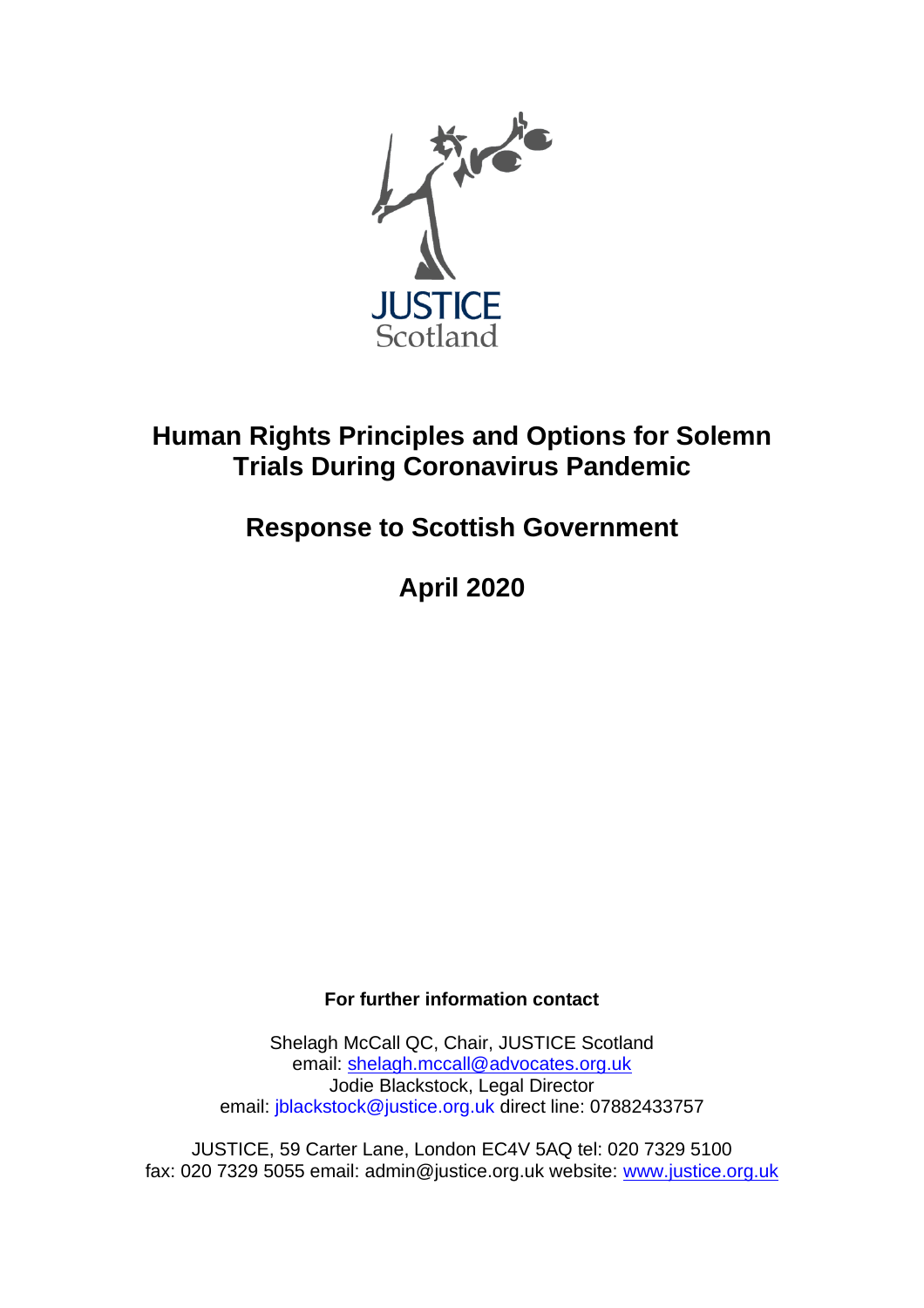#### **Introduction**

JUSTICE is an all-party law reform and human rights organisation working to strengthen the justice system – administrative, civil and criminal – in the United Kingdom. It is the UK section of the International Commission of Jurists. In Scotland we work under our title JUSTICE Scotland and through the assistance of our expert volunteers.

#### **European Convention on Human Rights**

It is correct to say that under the ECHR, there are positive obligations on member states to maintain an effective system of criminal justice. It was clear from Wednesday's roundtable discussion (15/4/20), and in particular from the contribution of the Crown Agent, that the proper and necessary investigation and prosecution of crime continues.

What is being considered is a delay in the final disposal of those solemn cases which require to proceed to trial in order to be resolved.

In the view of JUSTICE Scotland, a period of delay in the final disposal of solemn trials beyond what would normally be expected, where that delay is occasioned by the COVID-19 pandemic, is unlikely to give rise to a breach of any of the positive obligations as a generality.

Before commenting on the specific options, we will briefly address 3 key Convention rights: Article 5 (right to liberty); Article 6 (right to a fair trial); Article 8 (right to private life).

#### Article 5

It is clearly the minority of accused who are remanded in custody awaiting trial. There is Strasbourg jurisprudence to the effect that the state ought to afford a measure of priority to the trial of those in custody.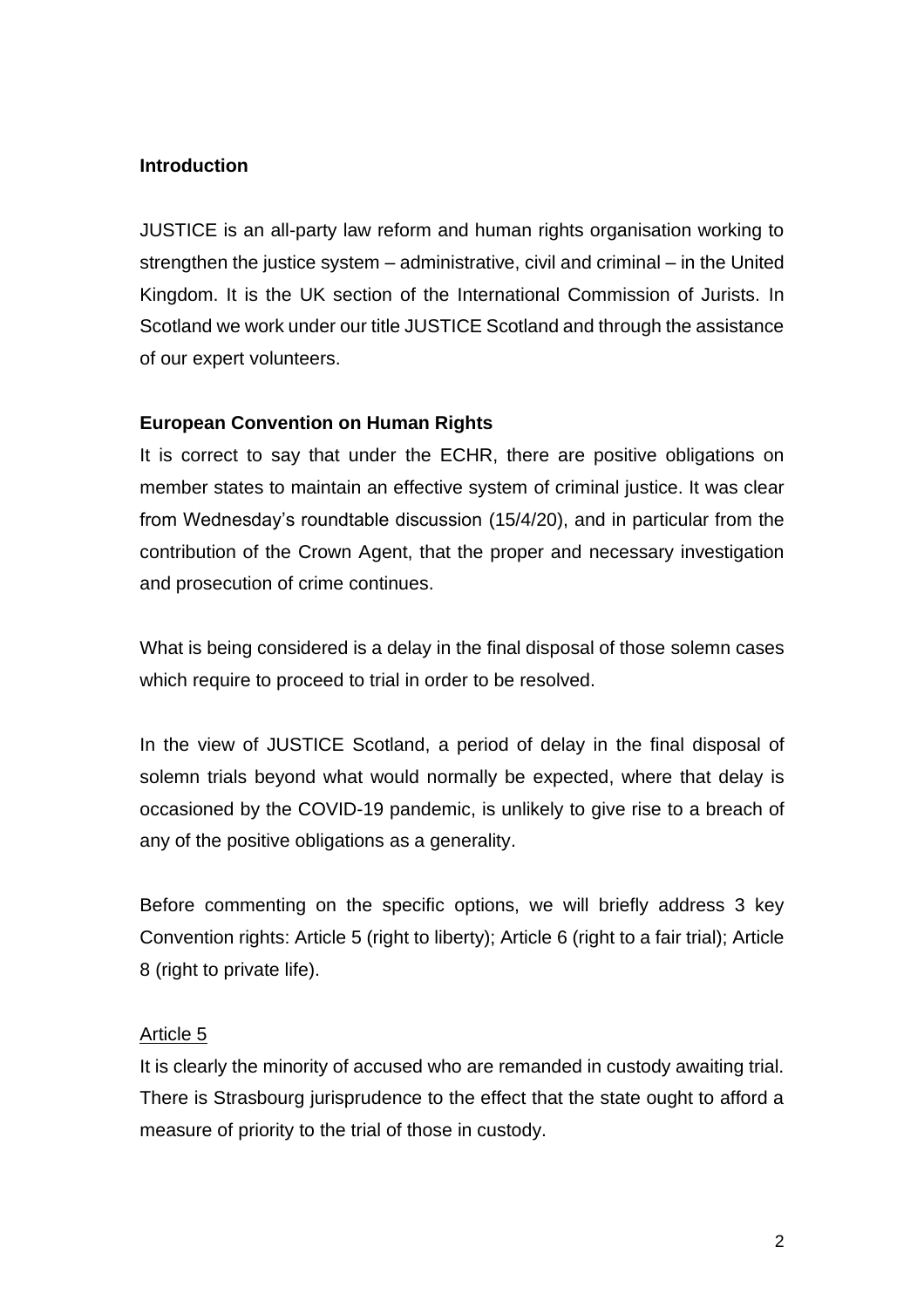The Options paper notes that there is a presumption in favour of bail. This is correct. However it does not necessarily follow that the continued remand of every person who was in custody prior to the present pandemic restrictions will continue to be justified. That is why, in our response to the Bill, we advocated for a review of remand on a case by case basis.

The Scottish system provides mechanisms for review of remand/bail. A prisoner can make an application for a review of the refusal of bail, or lodge a bail appeal if he did not do so initially. The prosecutor can also make an application for a bail review. In addition, the Lord Advocate, ex proprio motu, can grant bail (see section 24 of the Criminal Procedure (Scotland) Act 1995).

Article 5 requires the opportunity for review of detention. The Scottish system provides this.

It is important to bear certain principles about A5 in mind:

- There is no maximum period beyond which a breach will occur provided the person is detained for one of the lawful purposes;
- What is required is that the proceedings are conducted with appropriate expedition – this includes an entitlement to have the case given priority (for example, priority over those involving persons at liberty);
- In complex cases, Strasbourg does not impose a particularly exacting standard in assessing whether pre-trial detention has been unreasonably long;
- The court can consider the eventual sentence with a view to determining whether the overall time spent on remand was reasonable (at solemn level, particularly in the High Court, it would seem highly unlikely that a remand period would exceed the eventual sentence).

### Article 6

Reasonable time requirement: Article 6 includes the right to be tried within a reasonable time. A comment was made at Wednesday's meeting that, if, as a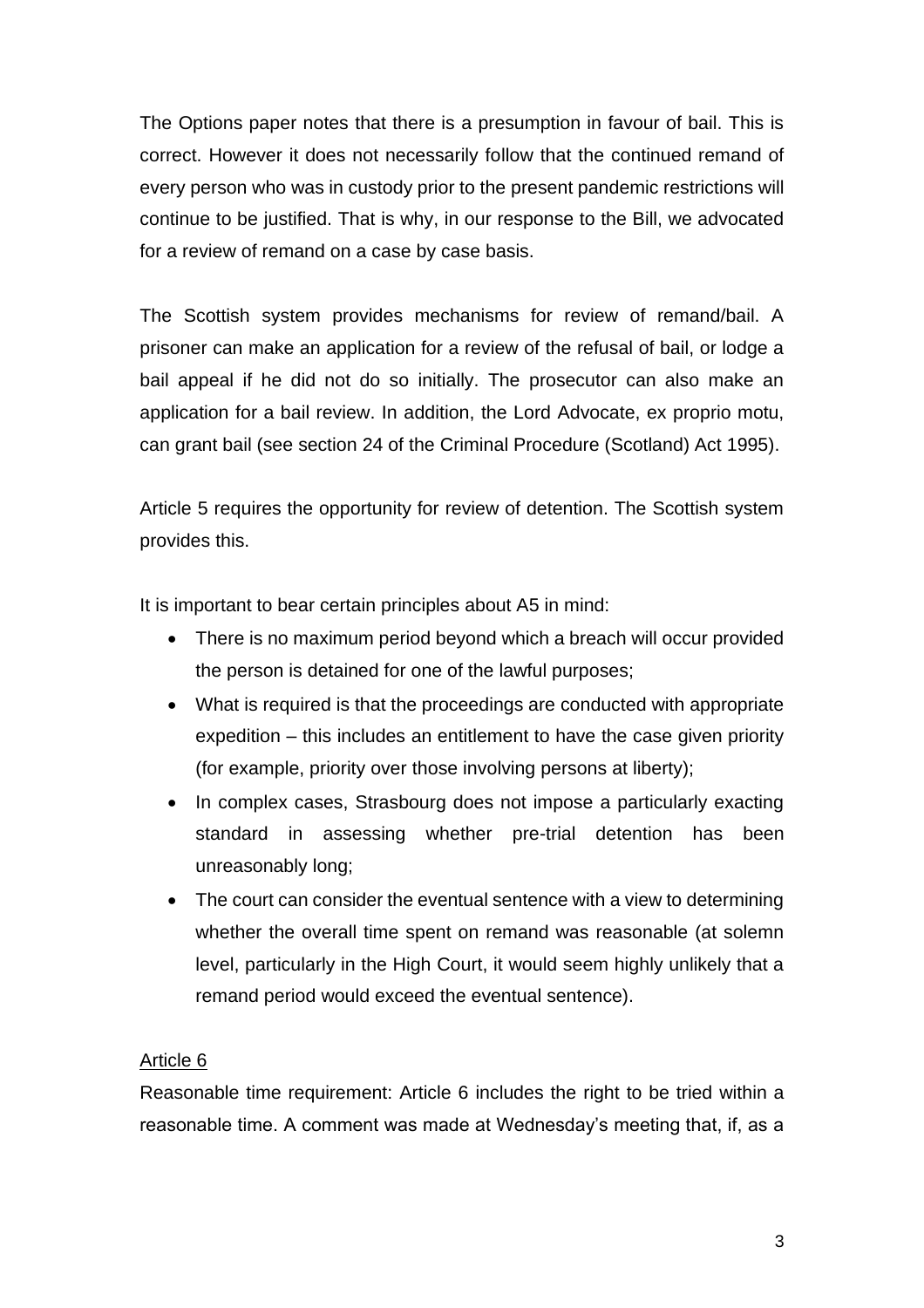result of delays caused by COVID-19 backlog, a solemn case were to take 18 months or so, there could be a potential A6 challenge.

It is important to bear certain principles about A6 in mind:

- There is no maximum time limit for disposal of a case prescribed by ECHR or the Strasbourg jurisprudence;
- Determination of what constitutes a reasonable time requires regard to be had to the particular circumstances of each case, including:
	- o complexity of factual or legal issues the more complex the issues, the longer the period which may be considered reasonable;
	- $\circ$  the conduct of the accused (including waiver of any time limits);
	- o the conduct of the competent authorities (includes police, prosecution and courts).
- In relation to the conduct of the competent administrative and judicial authorities, regard will be had to such matters as whether cases were appropriately prioritized, whether any delays resulted from inactivity or oversight by the authorities, etc;
- The remedy for breach of the reasonable time requirement (should a successful claim be made) is ordinarily a reduction in sentence (or compensation). Absent demonstrable prejudice such that a fair trial is no longer possible, discontinuation of the proceedings is not the remedy.

While it may be that lack of sufficient institutional resources cannot in and of itself justify the passage of an unreasonable time, one could reasonably anticipate that a delay caused by the fact that the authorities have been complying with national and international law and guidance in relation to the pandemic would be treated as justifying a longer period for disposal of a case than in normal circumstances.

It is important to bear in mind that it is only the accused who has a right to trial within a reasonable time. Article 6 is not engaged in respect of witnesses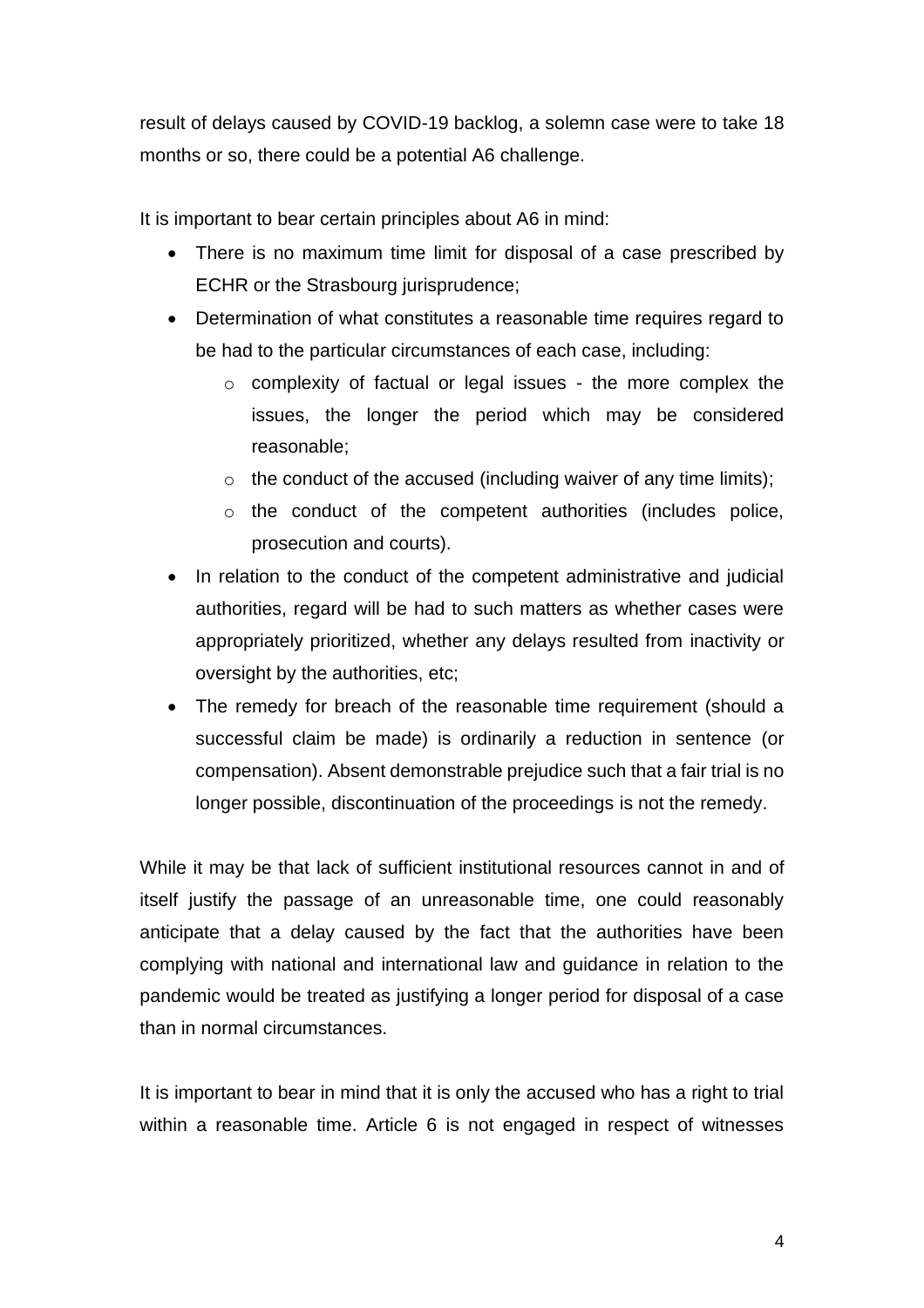(including complainers), albeit other rights may be engaged. Article 8 is the most obvious example (see below).

Effective participation: Article 6 also provides the right to an effective defence. The method by which this is provided must be practical and realistic, not theoretical and illusory. Effective participation is at the heart of ensuring a fair trial takes place. This means that whatever option or options are deployed in the current crisis, the accused's ability to follow and understand proceedings and engage with their defence team during the trial is paramount.

Likewise, the EU Victims Directive provides a right for complainers to understand and be understood (Article 3) and a right to be heard (Article 10). It also requires support and accommodations to be made as appropriate. These rights are, to some extent, reflected in the Victims Code for Scotland. This is of relevance in considering some of the options in the paper.

#### Article 8

Article 8 is engaged in respect of both accused and complainers/witnesses by a criminal process. It is important to remember that Article 8 is a qualified right (unlike Articles 5 and 6 which are absolute rights). As a qualified right, interference with it (such as a requirement to participate in criminal proceedings over a longer period of time) will be lawful provided it pursues a legitimate aim (here, the protection of public health and prevention of crime), and is necessary and proportionate. Again measures such as the reasonable prioritization of cases, efforts to minimize distress through special measures including pre-trial recording of evidence where appropriate, etc will all contribute to ensuring the interference with A8 is justified.

It is against that background that JUSTICE Scotland has considered the options in the discussion paper.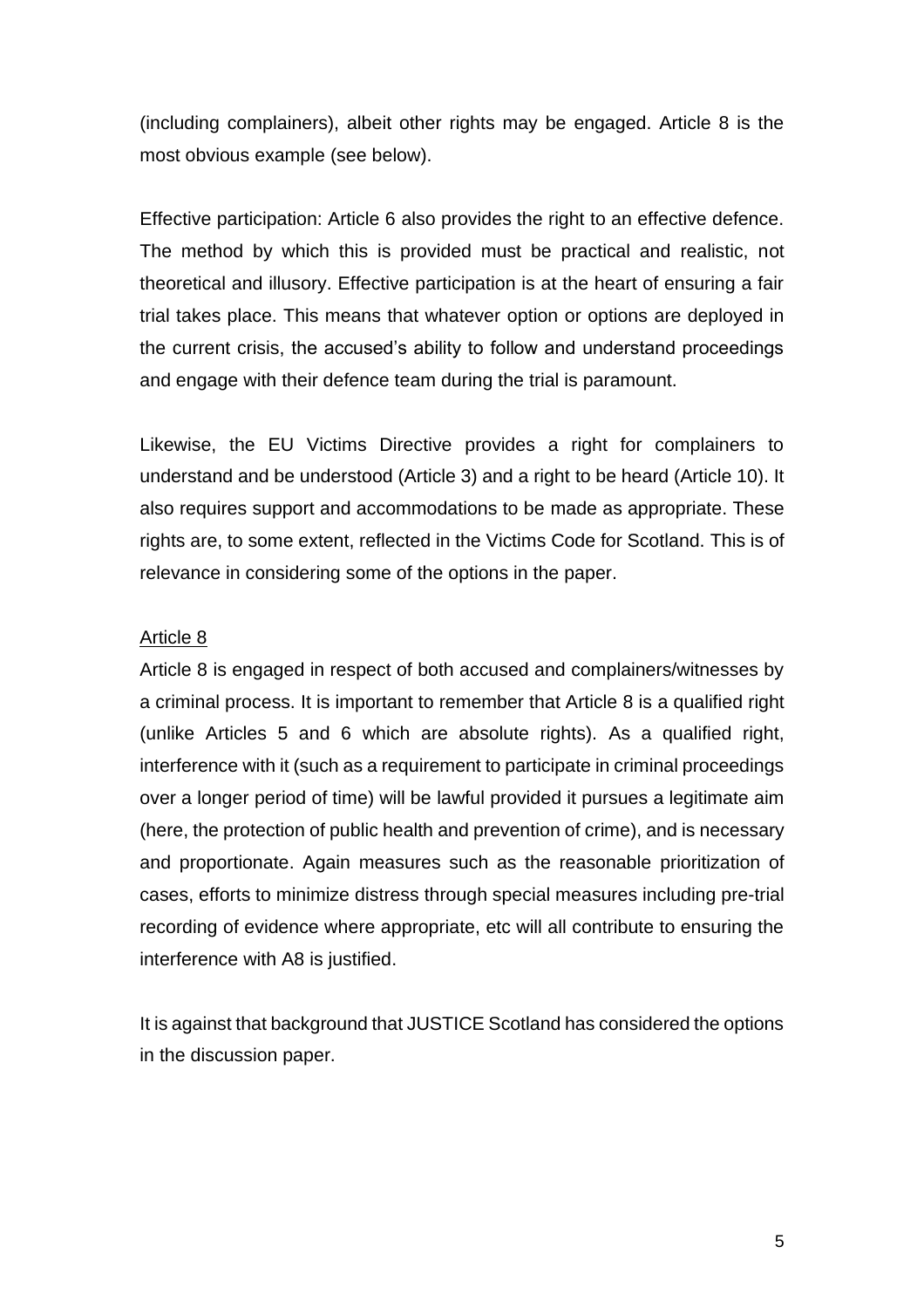#### **OPTIONS**

In JUSTICE Scotland's view, during the strict lockdown period, it is not realistic to conduct any solemn trials requiring the physical presence of persons in the court room, whether with a jury or with a judge alone. Trials necessarily involve individuals travelling to court and remaining there for some time interacting with others. These features increase the length of time and opportunities during which people are potentially exposed. In our view, it would only be appropriate to hold trials during lockdown if this can be done remotely (see Option 4).

As set out above, the absence of solemn trials during the strict lockdown phase is, in our view, unlikely to result in breach of A5, 6 and 8 per se. However, subsequent delay caused by the backlog may pose a difficulty should the authorities fail to take any action to prioritise and progress cases. Thus we consider that the risk of a rights challenge principally exists where the authorities choose to adopt Option 9 (Retain the status quo) during all the stages including phased recovery and business as usual recovery.

Given our view in relation to the lockdown stage, our comments on other options are directed towards the phased/societal recovery period and the business as usual recovery period. We do not intend to comment on every option but rather focus on those that appear to have been the subject of an emerging consensus or are the most contentious.

#### **OPTION 1: Having a smaller number of jurors**

We can see no immediate adverse human rights consequences of reducing jury numbers provided the jury (as finally constituted) retains sufficient numbers to permit adequate deliberations and decision-making.

We are not aware of any research about the minimum number of jurors below which the process of proper deliberation is compromised.

The recent research commissioned by SG demonstrated that reducing jury size (from 15 to 12) may lead to jurors participating more fully in deliberations and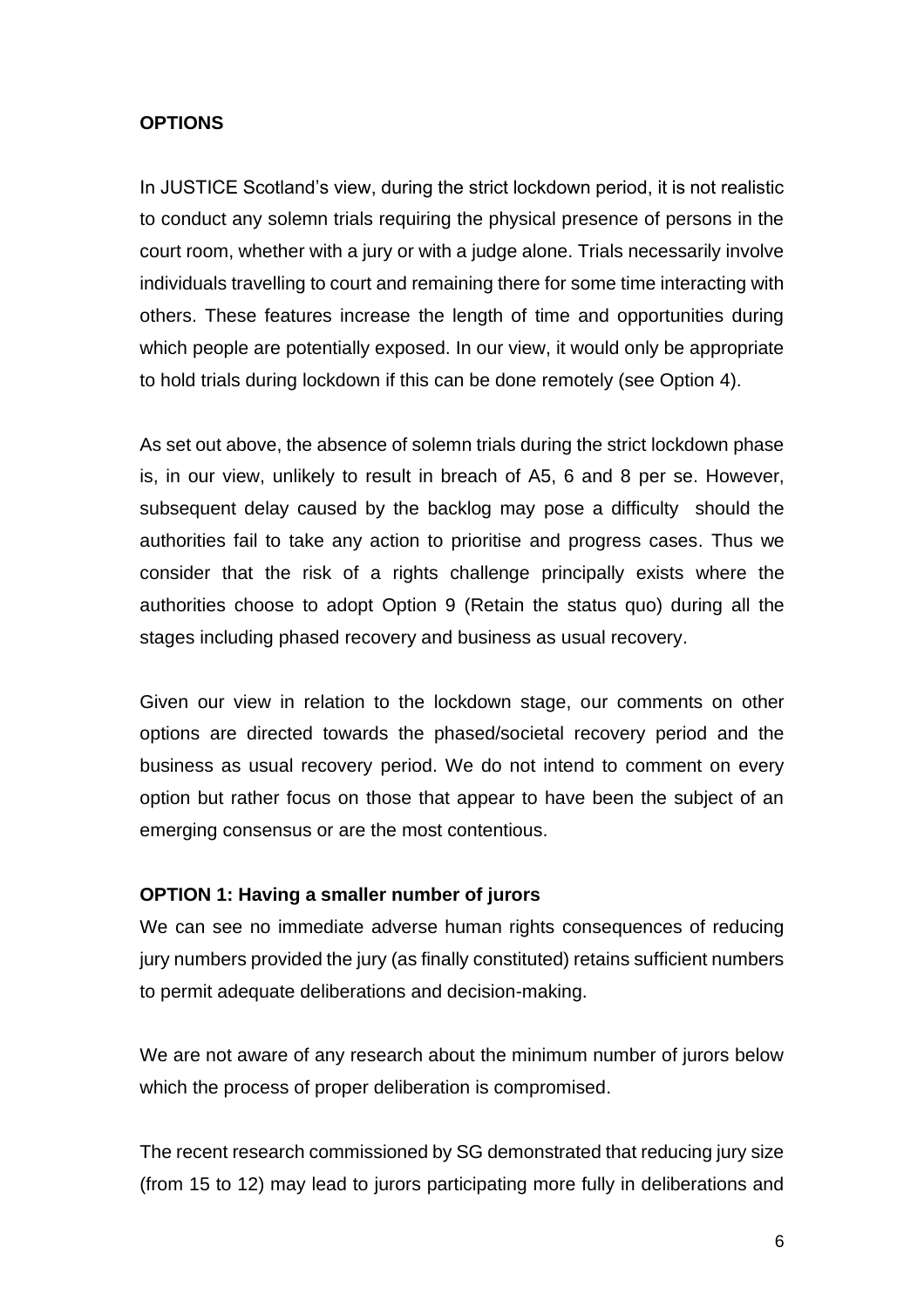is unlikely to impact the range of issues considered and discussed. That provides reassurance about the quality of deliberations for both the accused and complainers/witnesses at least with a reduction of 3.

Having said that, the research also suggested that reducing the size of the jury might, in some trials, lead to more individual jurors switching to the majority view (whatever that was) in order to facilitate a verdict. It is possible that may be exacerbated by further reducing jury numbers.

As well as thinking about numbers, consideration would need to be given to whether a reduced jury size ought still to reach a decision by requiring a minimum number for a guilty verdict (often erroneously called "by majority") or whether unanimity ought to be the aim.

Where juries were asked to reach a majority verdict they were more likely to favour a guilty verdict. Combined with the increased "switching" resulting from reduced numbers, it may be that the appropriate balance for a reduction in numbers would be a requirement to reach a unanimous verdict (or near equivalent) in order to try to achieve with what appears to happen with a jury of 15. In the alternative, we note that during WWII, when juror numbers were reduced to 7, the majority required for guilty was 5-2. That provides a safeguard which is not present with the simple majority approach we currently adopt for a jury of 15.

#### Avoiding the collapse of a trial:

Assuming the jury will observe social distancing (as from time to time advised by Government), the fact that one juror may require to isolate during the trial should not cause its collapse provided the legislation allows for reduction of numbers with the jury remaining quorate (as at present from 15 to 12).

Should a trial collapse as a result of a significant number of jurors (or their household members) becoming unwell with COVID-19, there are attendant risks to Article 5 and 6 and there are implications for the Article 8 rights of both accused and complainers. That risk could be mitigated by consideration of a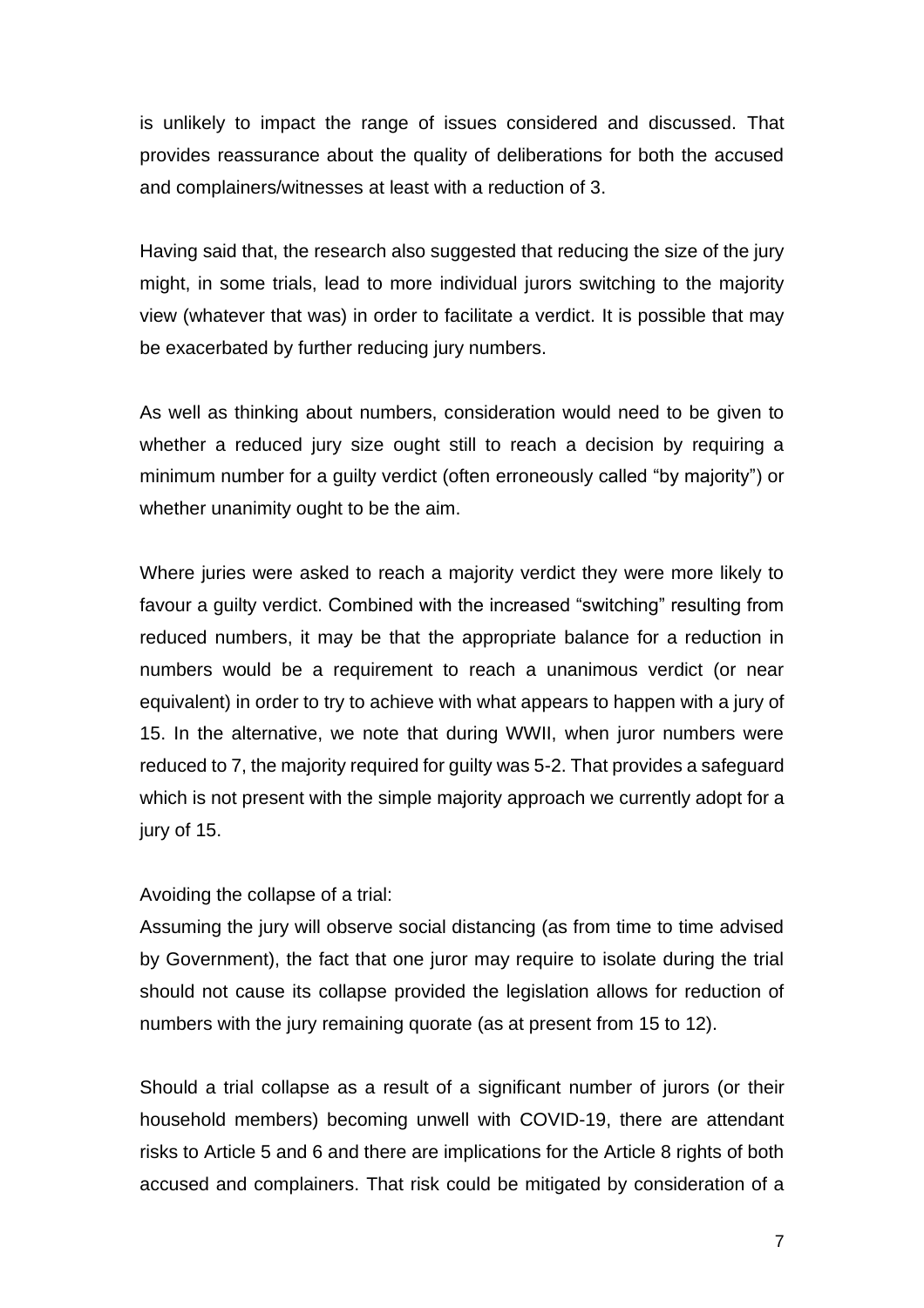system of substitute jurors. In the Lockerbie trial, a substitute judge was present during proceedings to cover the possibility that one of the judges hearing the case became unwell. We would note that in the ordinary course of events, there can be occasions where illness spreads through the jury such that a trial has to be discontinued and neither Article 5 nor Article 6 is breached provided the trial can be recommenced relatively quickly (we do recognise that the high level of transmissibility of COVID-19 increases the risk of more jurors being affected than by, say, the flu).

We would observe, in relation to Option 7, that a judge alone trial does not remove the risk of trial collapse as a result of illness. Proceedings would require to be ended should the judge, either lawyer or the accused become unwell or otherwise require to isolate in compliance with government guidance.

## **OPTION 3: Retain current court facilities but enable social distancing during jury trials**

Article 6 provides a right to a public hearing (with certain specified exceptions). It is important in order to maintain confidence in the justice system and for reasons of accountability that proceedings should remain public where possible.

Should the public benches require to be utilized by jurors in order to achieve social distancing, we would urge that the opportunity for public scrutiny be maintained for example by streaming the case online (for those parts of a trial not in a closed court) or by allowing the press access to a stream or recording. That this is technically achievable was established in the Salmond trial where proceedings were streamed to a separate media room. It may also be achieved by putting members of the press in the jury box. (There are ordinarily very few members of the public present observing a trial).

### **OPTION 4: Having jurors in remote locations video-linked to court**

As noted above, JUSTICE Scotland's view is that during strict lockdown, this is the only potentially feasible option for safely conducting a jury trial. In the subsequent phases, should the model prove successful, there is the potential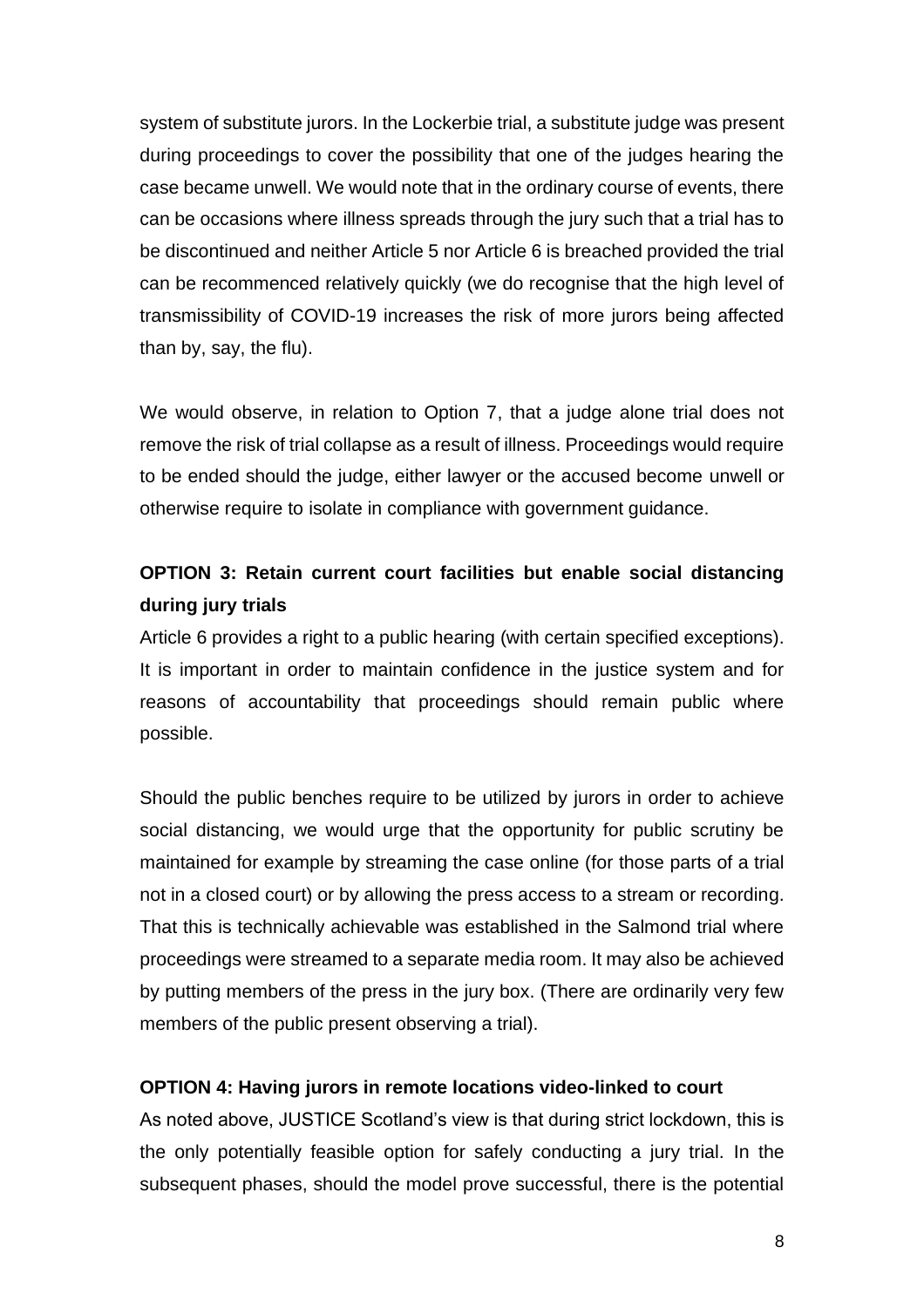to increase the capacity of the system to hear cases (provided personnel are available, even if fewer courtrooms are available as a result of the need for social distancing).

The issue of maintaining a public hearing arises in this context as with Option 3. There are, we understand, technological solutions to that.

In terms of the integrity of the trial process and jury deliberations, we would point out that the court places a great deal of trust on jurors' honesty and integrity, and that of those in the public gallery, in physical courtrooms. There is no mechanism for checking whether a juror spoke to their family over dinner about the evidence. There is no guarantee that a member of the public is not surreptitiously recording proceedings from the gallery. It is the experience of many of those in the justice system that, when proper warnings are given and the consequences explained, juries can be trusted to observe the rules. There is no evidence to suggest that would not similarly apply in a remote hearing (albeit the checks and instructions may need to be adapted).

If the model is successful, this is a potentially very flexible resource. It could be combined with reduced juror numbers to enable it to be more manageable; it could be used for summary trials (removing any concerns about the integrity of the "virtual" jury) and thus reduce the build up of backlogged summary cases (potentially facilitating the availability of more sheriffs for solemn business in due course).

It is also far more palatable that members of the public take part from the safety of their homes than travelling to court with the attendant risk of infection during the journey and throughout the court building particularly during lockdown.

Witness evidence can already be pre-recorded in certain circumstances. The expansion of recording witness evidence outwith the jury should be considered to preserve evidence for trial at a later date. This will alleviate distress for complainers.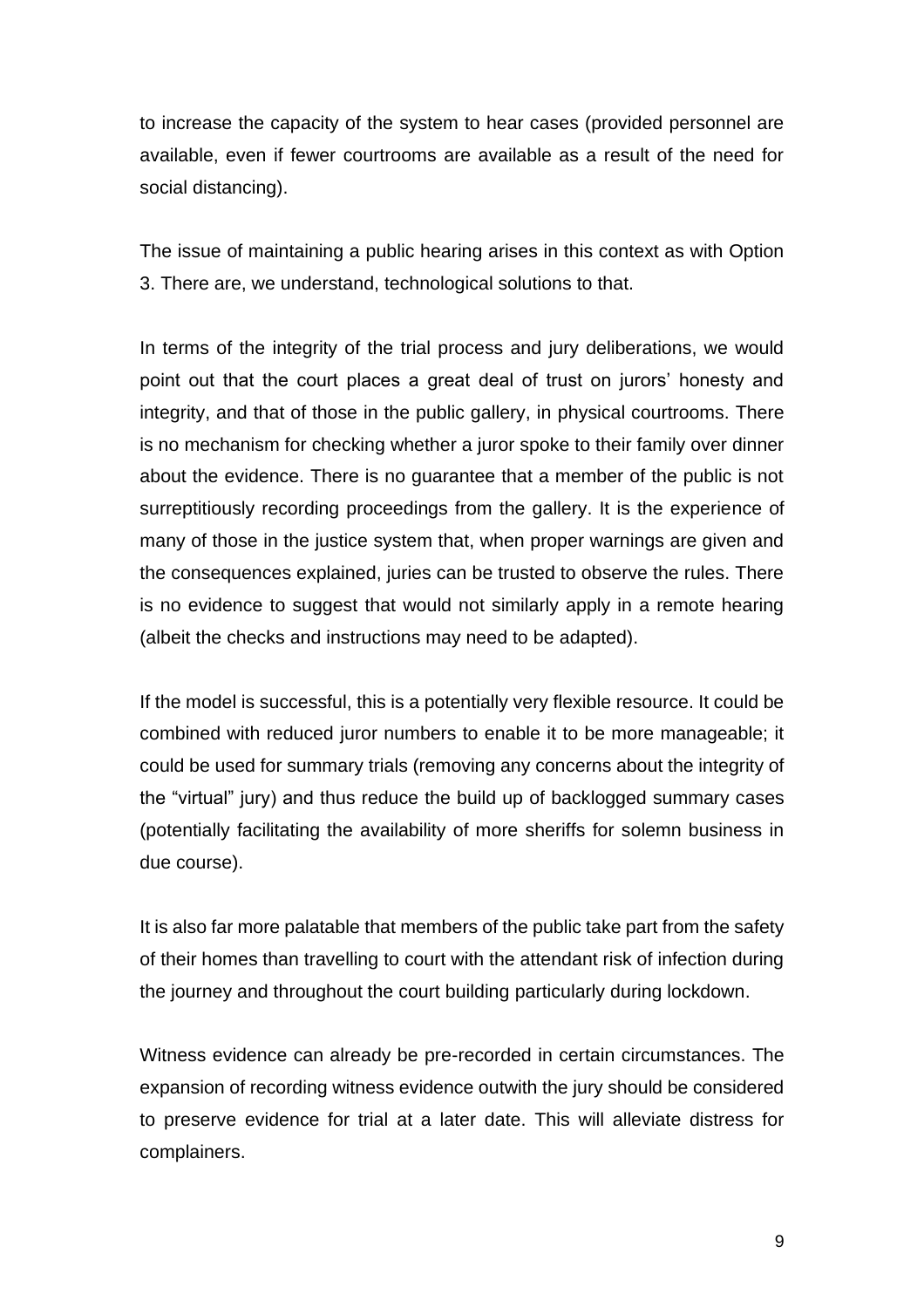JUSTICE is conducting a further test of a virtual jury trial on Friday (17/4) and will be happy to share its results.

## **OPTION 6: Deal with the backlog with faster progress of jury trials at the end of the current health restrictions**

We recognise that the courts will have to deal with a backlog across the range of work – civil, criminal, administrative, tribunal.

From a human rights perspective, it is important to remember the need to prioritise those cases where an accused is remanded in custody and to have regard to the factors at play in meeting the reasonable time requirement for Article 6. Cases involving vulnerable witnesses, complainers and accused should also be prioritised where Equality Act duties require this.

Pre-recording the taking of witness evidence may help to alleviate backlog by prompting guilty pleas in some circumstances.

### **OPTION 7: Judge only solemn trials**

Our general view is that while of course a judge only trial is capable of being compatible with A6, that is not the only (or necessarily the primary) consideration in our system. We would observe that in a jurisdiction with a longestablished common law system of trial by jury, the emphasis should be on providing sufficient justification for departing from that norm, rather than on justifying continuation of the norm (with or without adaptations).

We note that judge-only proceedings still require the travel and continued presence of numerous individuals with the attendant risk (see above).

The discussion paper proposed that these trials could be used for the most serious crimes, including for some of those held on remand. It is unclear from the discussion paper if the proposal is that the accused could observe the trial through video link (thus avoiding the need for transport to the court and the presence of court escorts). If that is the intention, we would draw attention to evidence that the use of video links for any participant (such as the accused)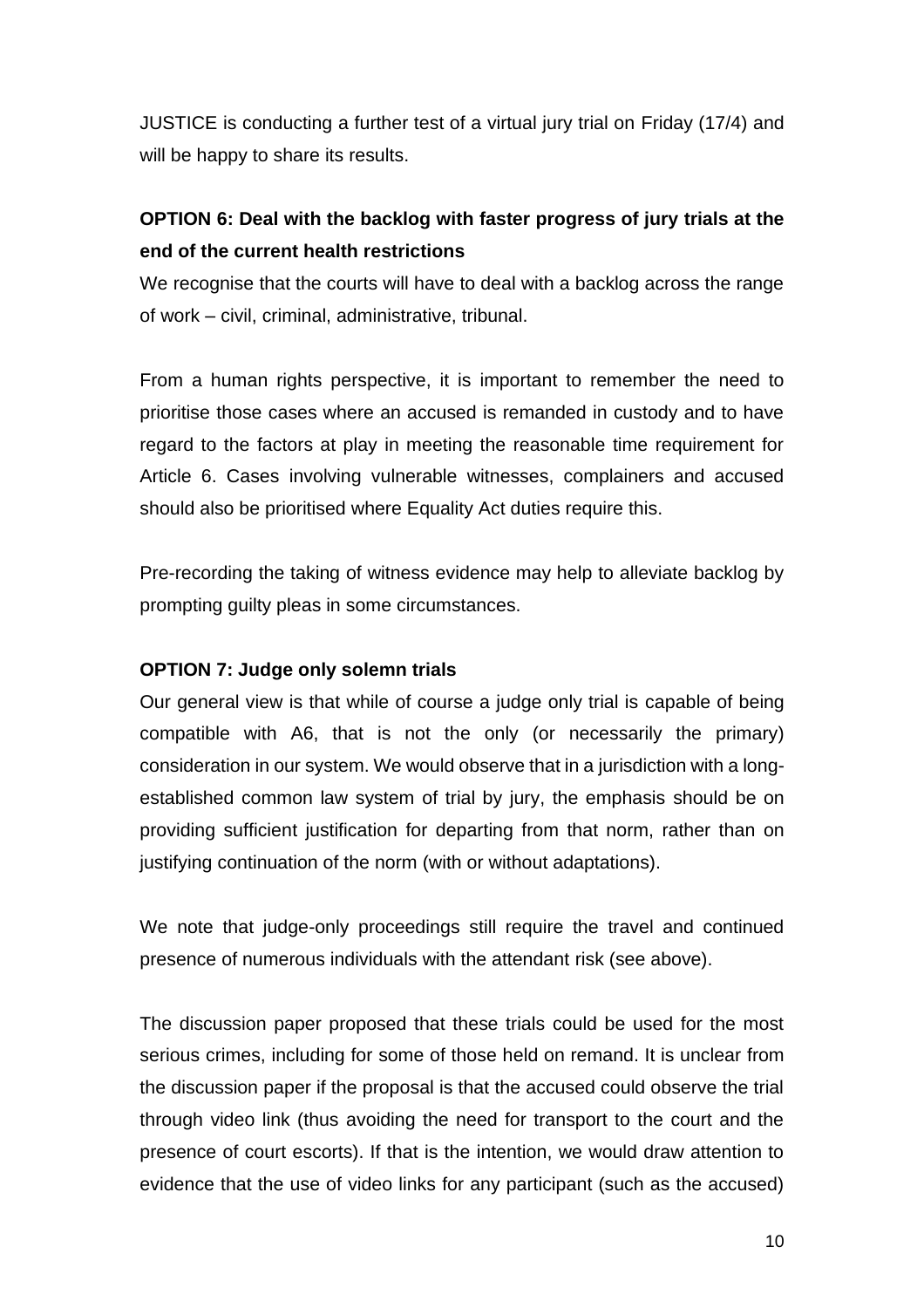when other participants are occupying the same physical space can present an obstacle to full and effective participation. That may (in certain circumstances) risk a breach of A6. We would be particularly concerned about that possibility in the context of a trial (as opposed to a procedural hearing where requirements for the accused's participation are of a different nature).

In relation to appeal procedures, we disagree with the discussion paper in so far it suggests that the Scottish procedure is comparable to that applying to "Diplock" courts. The critical differences are: the requirement to obtain leave as opposed to having an appeal as of right; and the ability of appeal on the basis of an error of fact (as opposed to the far higher test of a miscarriage of justice resulting from an unreasonable verdict). The possibility of appeal as of right, and the ability to appeal an error of fact as well as an error of law, are reasons why "Diplock" courts are compatible with Article 6. We note that the Cabinet Secretary for Justice has repeatedly stated that Option 7 is not the Government's preferred option. We welcome that. We would note that, should the option be proposed in any future legislation, the original draft provision should be amended to extend the right of appeal.

It is our view that such a dramatic departure from our common law tradition is not currently justified and that efforts to find solutions that retain trial by jury ought to be properly trialled in the first instance. Only in the event that the other proposed measures prove ineffective resulting in a real and present danger of a systemic violation of Articles 5 and 6, should this option could be considered.

# **OPTION 8: Adjust the sentencing power of Sheriff Courts (summary and solemn)**

In our view increasing summary sentencing powers will contribute to alleviating the strain on solemn court capacity. It would be important to ensure that where cases previously on sheriff court indictment which were assessed as being sufficiently complex to justify the employment of counsel are reduced to summary, that the legal aid regulations permit that sanction for counsel to continue. That will assist in meeting the A6 requirements for equality of arms and for the instruction of counsel of choice.